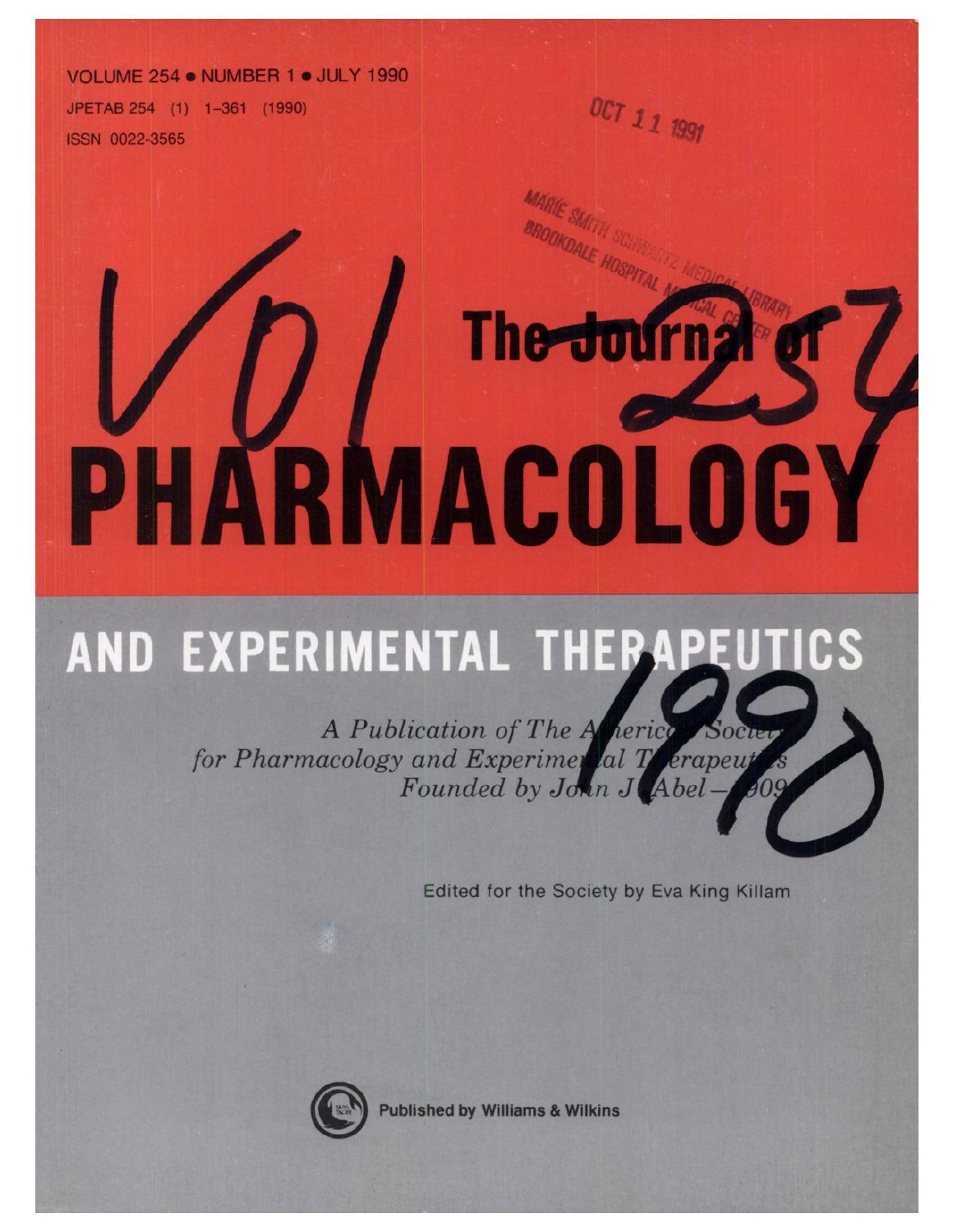## **PHARMACOLOGISTS: Here is the definitive**

**sourcebook of human endocrinology.**

## **Principles and Practice of ENDOCRINOLOGYandMETABOLISrIiI**

**Editor: Kenneth L. Becker, M.D., Ph.D.** / 8 Associate Editors / 302 Contributors |



**It's easy to order. Call TOLL FREE** (USA except AK) 1-800-638-3030. In Maryland, call collect 301-824-7300. Or use the coupon below. Lippincott books are also available from your health science bookstore or Lippincott representative.



#### **Demonstrates** *its* **relevance to the decisions you make every day**

Now-the contemporary new text that covers the entire field of endocrinology and metabolism. Clearly written. . clinically relevant. . superbly illustrated. . this new reference demonstrates its relevance to the decisions you make every day.

Three hundred outstanding clinicians and investigators have worked closely together to achieve a cohesiveness and consistency of style unusual in a multi-authored work. Basic scientists provide a scientific foundation for normal endocrine function. And premier clinical endocrinologists offer you practical diagnostic and therapeutic information.

### **Unique and** *practical* **features:**

**Includes extensive coverage of pediatric endocrinology and** the endocrinology of the woman-fundamental areas not covered in depth in any other endocrine text.

**E** Sections on the diffuse endocrine system and the relationship between hormones and the body emphasize the systemic nature of endocrinology and its diseases.

**■ Most clinical chapters are disease-oriented. Outstanding en**docrine surgeons contribute chapters describing practical aspects of surgical therapy. And renowned subspecialists discuss manifestations of endocrine disorders in their specialty, focusing on signs and symptoms.

**A** multidisciplinary approach provides alternative theories, diagnoses, and treatments for your consideration.

**A** superb selection of x-rays, photographs and line drawings depict and highlight key clinical concepts.

**A** highly useful section provides complete listings of: laboratory values; nearly all drugs used in endocrine therapy; test procedures used in clinical endocrinology.

**• Provides to-the-point background information on the normal** anatomy, histology, biochemistry and physiology of the endocrine system.

**Example 2** Contains a unique section on hormones and cancer.

**1,920 Pages. 1,333 Illustrations. 65-09236. 1990. \$125.00.**

| J.B. Lippincott Company P.O. Box 1630, HAGERSTOWN MD 21741-1630<br>YESI Please send me for 30 days' on-approval examination: [1] Becker (65-09236) \$125.00.                         |                                                                                                                                                                        |
|--------------------------------------------------------------------------------------------------------------------------------------------------------------------------------------|------------------------------------------------------------------------------------------------------------------------------------------------------------------------|
| Name                                                                                                                                                                                 | $\Box$ Payment enclosed" (save postage & handling) $\Box$ Bill me (plus postage & handling)<br><b>id Charge it:* (save postage &amp; handling)</b> □ MasterCard □ VISA |
| Address<br>City / State / Zip                                                                                                                                                        | Card No. __ __ __ __ __ __ __ __ __ __ Expiration Date __ __                                                                                                           |
| 9-diait<br>Phone                                                                                                                                                                     | 129289                                                                                                                                                                 |
| "Add sales tax. Prices in U.S. funds and subject to change. Orders subject to approval of Lippincott. Professional books may be tax deductible. Offer valid in U.S. and Canada only. |                                                                                                                                                                        |